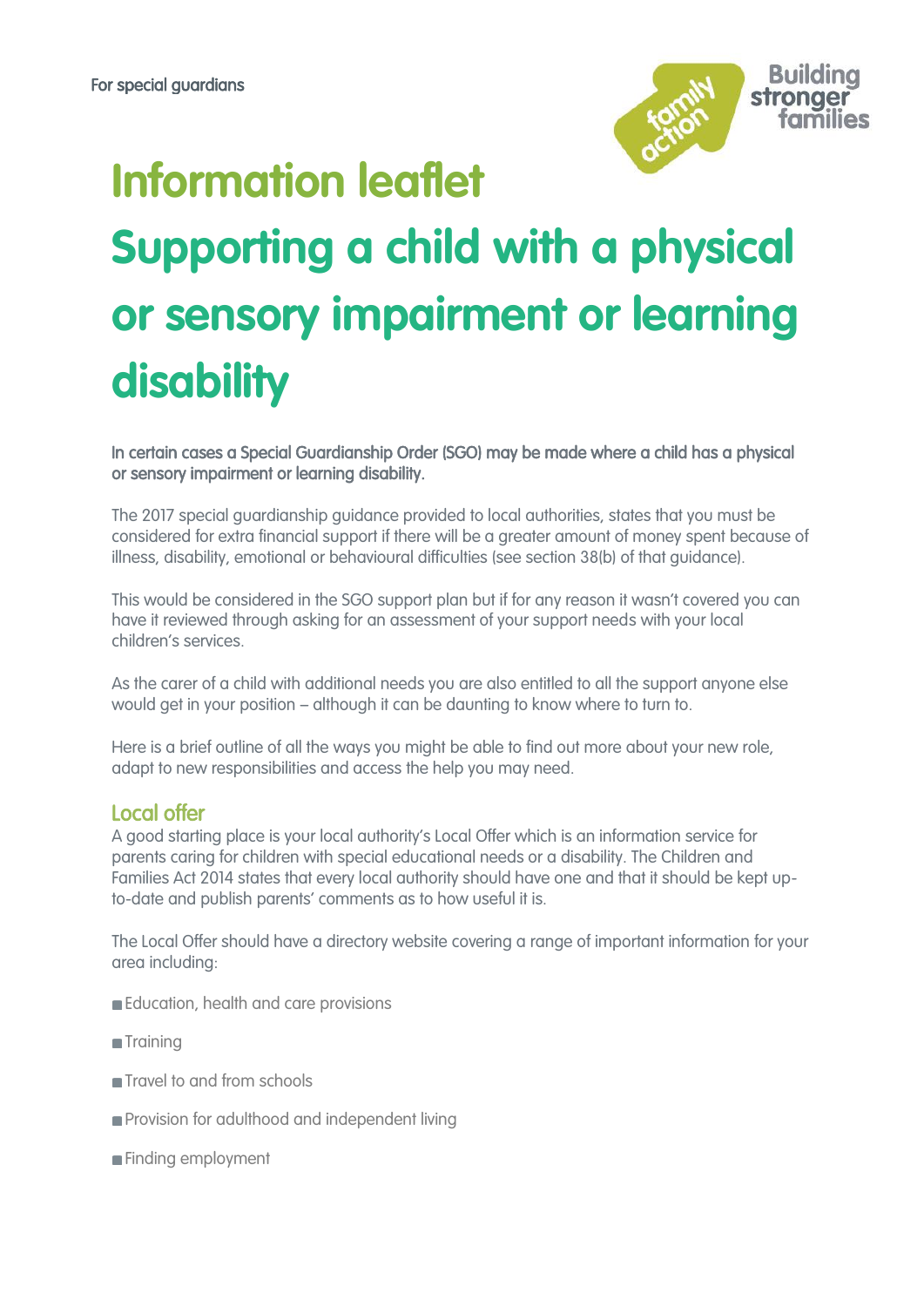Obtaining accommodation



- **Participation in society**
- Information about how to obtain an Education, Health and Care (EHC) needs assessment

## What's an Education, Health and Care (EHC) needs assessment?

An EHC needs assessment looks at whether a child needs an Education, Health and Care (EHC) Plan. An EHC Plan is for children and young people aged up to 25 who need more support than is otherwise available. The plans identify the educational, health and care needs and if needed specifies what additional support should be put in place.

You may have heard of a 'statement of special educational needs' sometimes referred to as 'a statement'; this has been replaced by the EHC Plan.

Only a small number of young people receive an EHC Plan. You, the young person (if aged over 16 and under 25 years-old) or any professional such as doctors, teachers or even friends and family can request an assessment. If your child is given an EHC Plan then you might be entitled to a 'Personal Budget' to help you to get the support you need.

#### Personal Budget

A Personal Budget is essentially an agreement to give you money to spend on support for the child and can take the form of direct payments into your bank account so you can buy and manage services yourself or an agreement for someone else to manage it on your behalf – this could be a school, the local authority or even a family member or friend.

### Information, Advice and Support

If you need further information and guidance you can contact your local Information, Advice and Support Services (IASS). They are able to give free, accurate and impartial information to parents, carers and children and young people with special educational needs and disabilities.

IASS was previously called PPS (Parent Partnership Services) but was renamed in the Children and Families Act 2014.

The scope of the information they cover is huge but includes:

- **Local policy and practice**
- The Local Offer
- Personal Budgets
- The law regarding Special Educational Needs and disability, health and social care.
- **Advice for children, young people and parents on gathering, understanding and interpreting** information and applying it to their own situation.
- Information on the local authority's processes for resolving disagreements, its complaints procedures and 'means of redress' (how it makes it up to you if something goes wrong).

Details about how to contact your local IASS can be found in your Local Offer.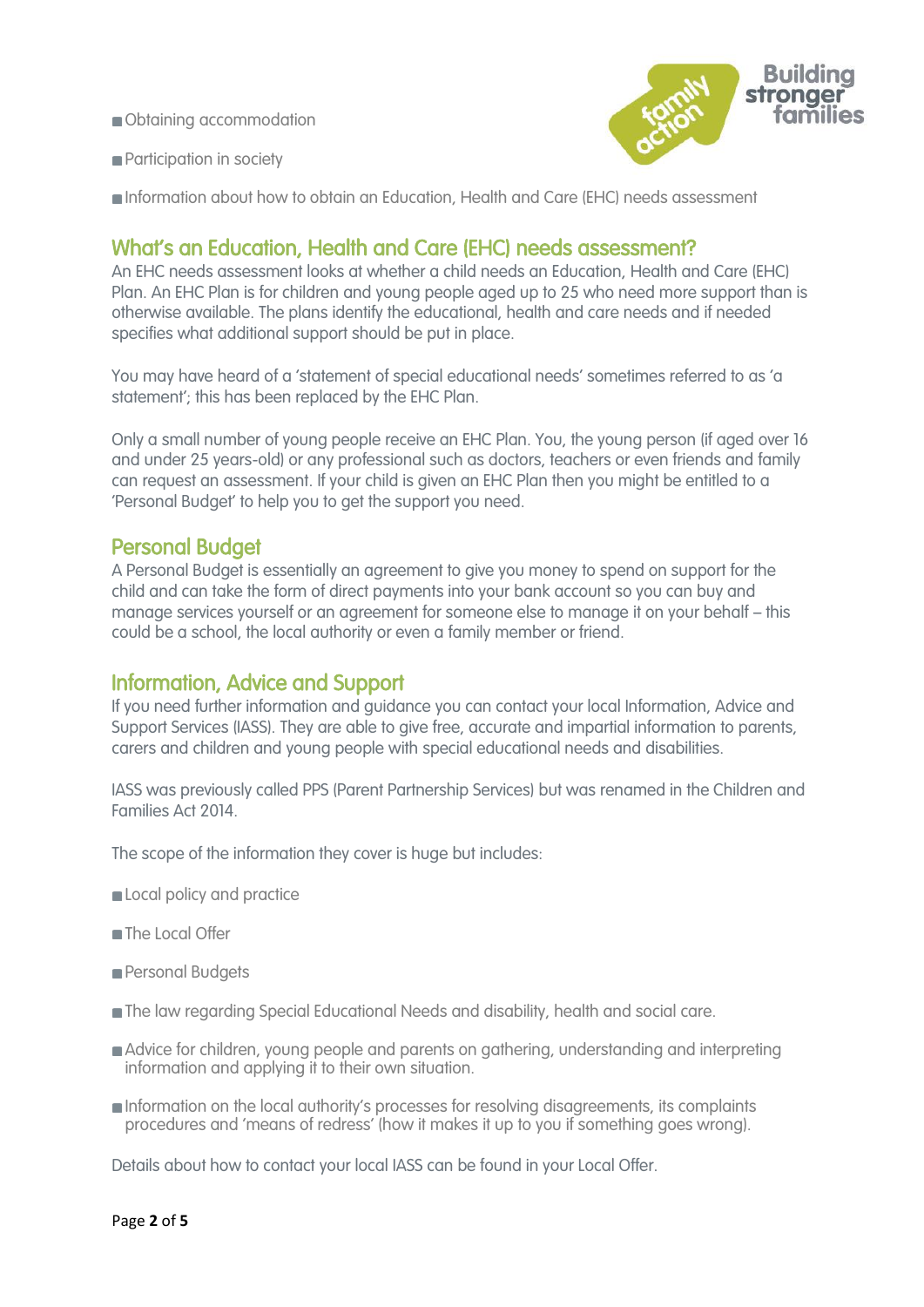## Finding people in the same situation

Sometimes even impartial advice from professionals doesn't help with our need to share lived experiences, let off steam and shared our experience of seeking support.

Parent Carer Forums (PCF) are groups of parents and carers of disabled children who work with all the people in the lives of children with disabilities and additional needs – like local authorities and health providers – to ensure services meet their needs.

They don't advocate for individual families but instead try to improve the wider picture and situation for all families. PCF tend to attract invested, knowledgeable parents and carers and can be a great way to meet others who are in similar situations.

You can find your local PCF by vising the National Network of Parent Carer Forums website.

## Informal Support

Support can come in many forms and often the best way to find somebody to talk to is to visit disability service provisions in your area. Your Local Offer should include listings of sport and leisure activities in your area as well as local support groups, coffee mornings and drop-in sessions.

## General information about disability

ealth providers – to ensure services meet their needs

In some cases you may not know much about the disability your child has. It can be an overwhelming time but you can learn more about their conditions and the specific support that is available by contacting the main charity relating to your child's condition.

# Key points

- **Deal authorities were issued guidance in 2017 stating special guardians must be considered for** extra financial support if a greater amount of money will be spent because of the child's illness, disability, emotional or behavioural difficulties.
- As the carer of a child with additional needs you are also entitled to all the support anyone else would get in your position.
- A good starting place is your local authority's Local Offer which is an information service for parents caring for children with special educational needs or a disability
- An EHC needs assessment looks at whether a child needs an Education, Health and Care Plan. An EHC Plan is for children and young people aged up to 25 who need more support than is available through the existing special educational needs support everyone gets.
- If you need further information and guidance you can contact your local Information, Advice and Support Services (IASS). They are able to give free, accurate and impartial information to parents, carers and children and young people with special educational needs and disabilities.
- **Parent Carer Forums (PCF) are groups of parents and carers of disabled children who work with all** the people in the lives of children with disabilities and additional needs – like local authorities and h

 $\overline{\phantom{a}}$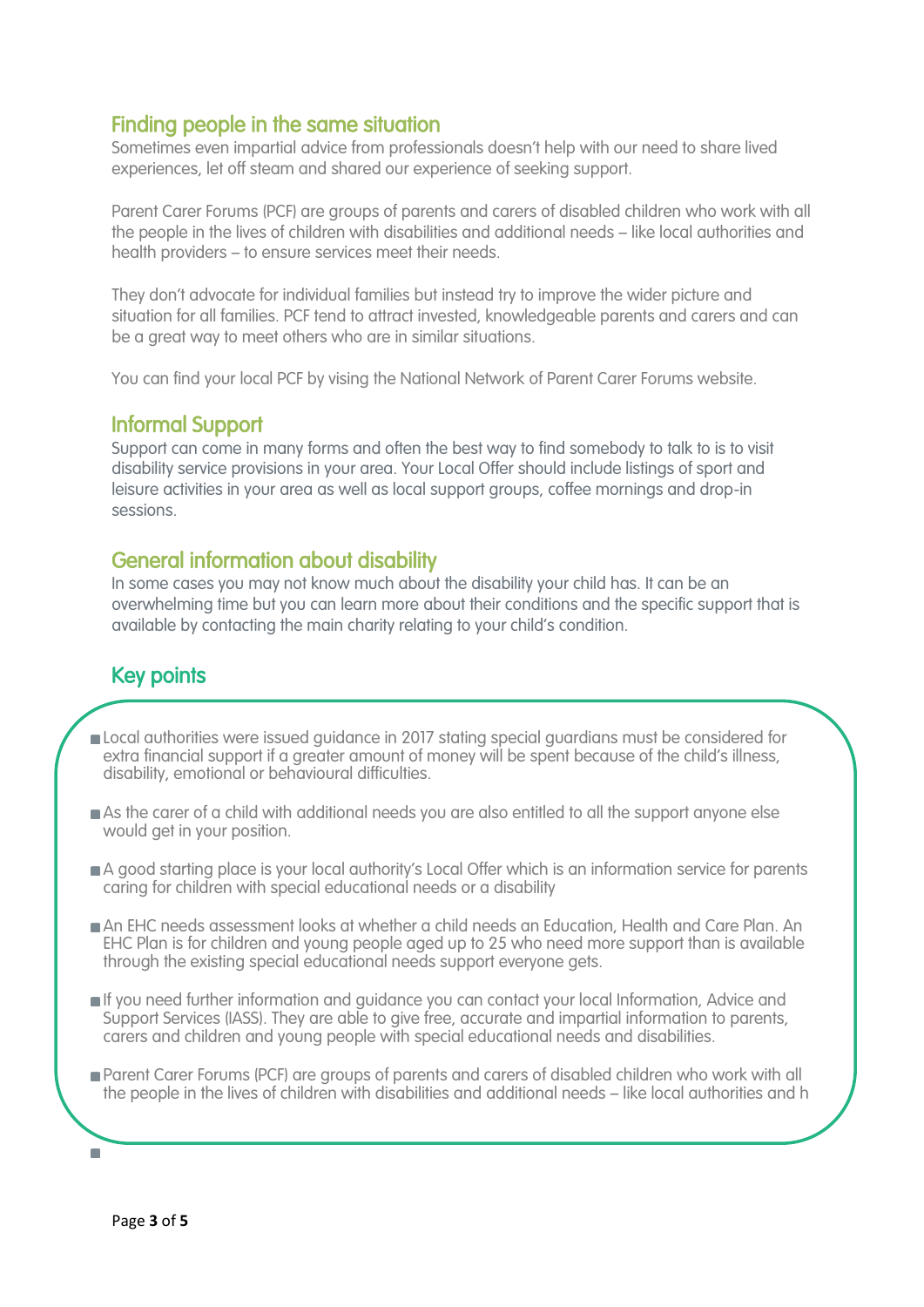

## Useful organisations

#### Blue Badge Scheme

www.gov.uk/blue-badge-scheme-information-council The Blue Badge scheme helps you park closer to your destination if you're disabled. It's named because of the badge you display in your window to demonstrate that you're part of the scheme.

#### Cinema Exhibitors Association Card

#### www.ceacard.co.uk

The CEA Card is a national card scheme developed by the Cinema Exhibitors' Association (CEA) for UK cinemas. It ensures cinemas make reasonable adjustments for guests with a disability and in particular ensures that these customers get a complimentary ticket for someone to go with them if required. You don't need to have a CEA Card for a reasonable adjustment to be made. If you require an adjustment to visit a cinema because of your disability the CEA's policy states that cinema staff should make it for you, so don't be afraid to ask.

#### Contact A Family

www.contact.org.uk Helpline: 0808 808 3555 Contact a Family is a national charity for disabled children, providing information, advice and support services.

#### Council for Disabled Children

www.councilfordisabledchildren.org.uk The umbrella body for the disabled children's sector bringing together professionals, policy makers and practitioners.

#### Disabled Persons Railcard

www.disabledpersons-railcard.co.uk

The Disabled Persons Railcard allows a person with a disability and their adult companions to get one third off most rail fares throughout Great Britain. It costs £20.00 for a one year and £54.00 for three years.

#### National Express Disabled Persons Coachcard

www.nationalexpress.com

The Coachcard entitles people with a disability up to a third off all standard fares throughout the UK. It costs £10 plus £2 p&p per year.

#### National Network of Parent Carer Forums

www.nnpcf.org.uk

Funded by central government, the Forum is made up of Parent Carer Forums from almost every local authority in England. It ensures good practice, knowledge and shared expertise about parent participation continues to grow and strengthen.